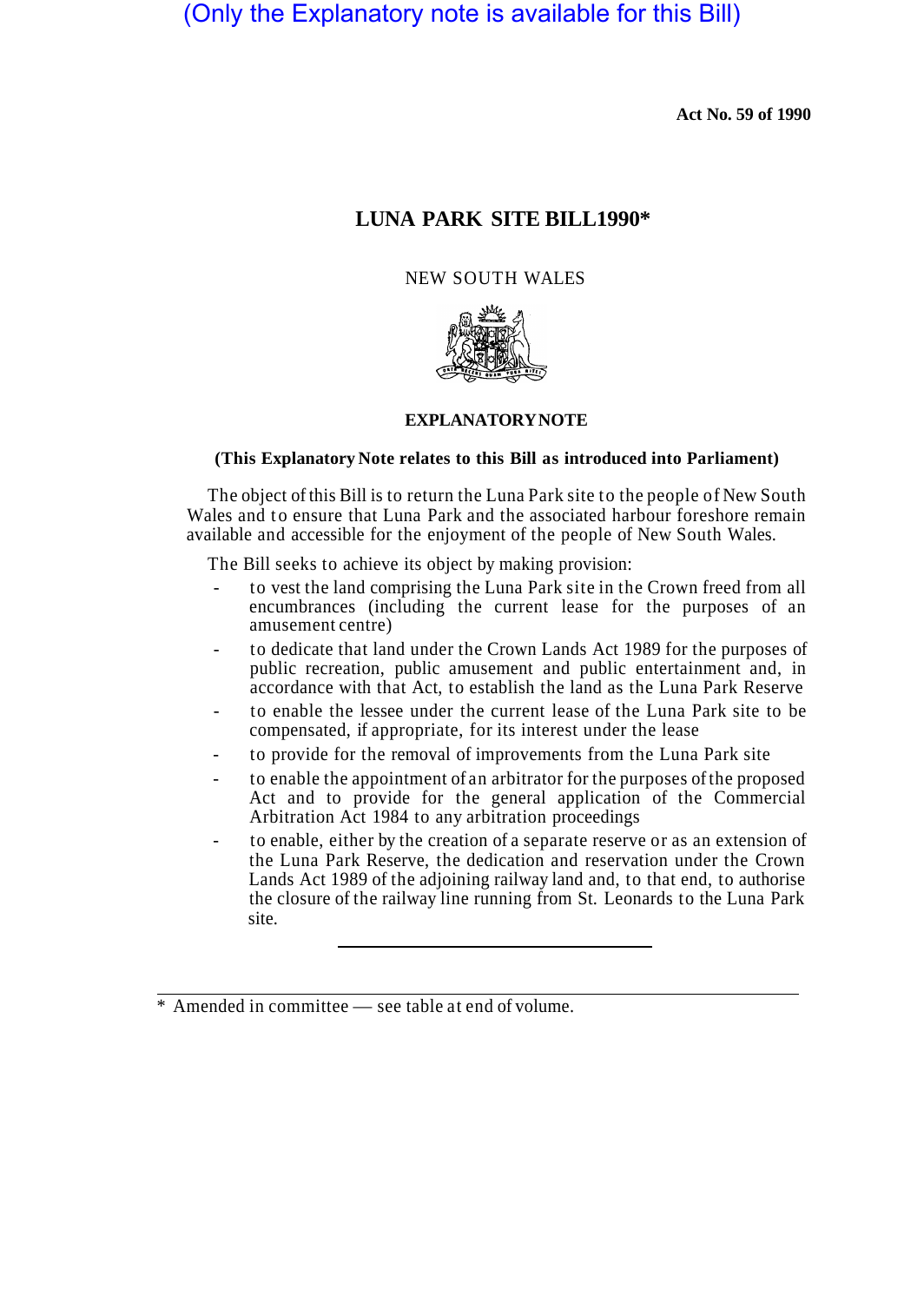#### **PART 1 — PRELIMINARY**

**Clause 1** specifies the short title of the proposed Act.

**Clause 2** provides for the commencement of the proposed Act. The provisions of Parts 2 and 3 and Schedule 1 may be commenced retrospectively.

**Clause 3** specifies the object of the proposed Act.

**Clause 4** defines certain expressions used in the proposed Act, being "appointed day", "arbitrator", "improvement", "Luna Park lease", "Luna Park Reserve", "Luna Park site" and "the lessee".

### **PART 2 — DEDICATION OF THE LUNA PARK SITE**

**Clause 5** vests the land comprising the Luna Park site in the Crown freed from all encumbrances affecting the land and provides that the land is to be taken to be dedicated under the Crown Lands Act 1989 for the purposes of public recreation, public amusement and public entertainment.

**Clause 6** applies the Crown Lands Act 1989 to the land comprising the Luna Park site, except as provided by the proposed Act or the regulations made under it.

### **PART 3 — THE LUNA PARK RESERVE TRUST**

**Clause 7** estabIishes the Luna Park Reserve Trust and appoints the Trust as trustee of the land comprising the Luna Park site (the Luna Park Reserve).

**Clause 8** requires the preparation of a plan of management for the Luna Park Reserve and specifies several matters which are required to be included in the plan of management.

#### **PART 4 — COMPENSATION**

**Clause 9** prevents the making of claims against the Crown in respect of the Luna Park site or the current lease of the land comprising the Luna Park site except as provided by the proposed Part.

**Clause 10** enables the lessee under the Luna Park lease to claim compensation as a consequence of the determination of the lease or the vesting of the land in the Crown. Any such claim is to be made and determined solely under the proposed Act. The lessee has no entitlement to claim compensation if a court has determined that the lease has been determined by forfeiture or otherwise and that the lessee is not entitled to relief against forfeiture of the lease.

**Clause 11** provides for the assessment of compensation. The maximum amount of compensation is to be the market value, immediately before this Bill was introduced into the Legislative Council, of the estate or interest of the lessee under the lease. The clause sets out the matters to be taken into consideration in assessing compensation.

**Clause 12** provides for the appointment, by the Governor-in-council, of an arbitrator for the purposes of the proposed Act. The clause also requires the Minister to notify the lessee of the arbitrator's appointment.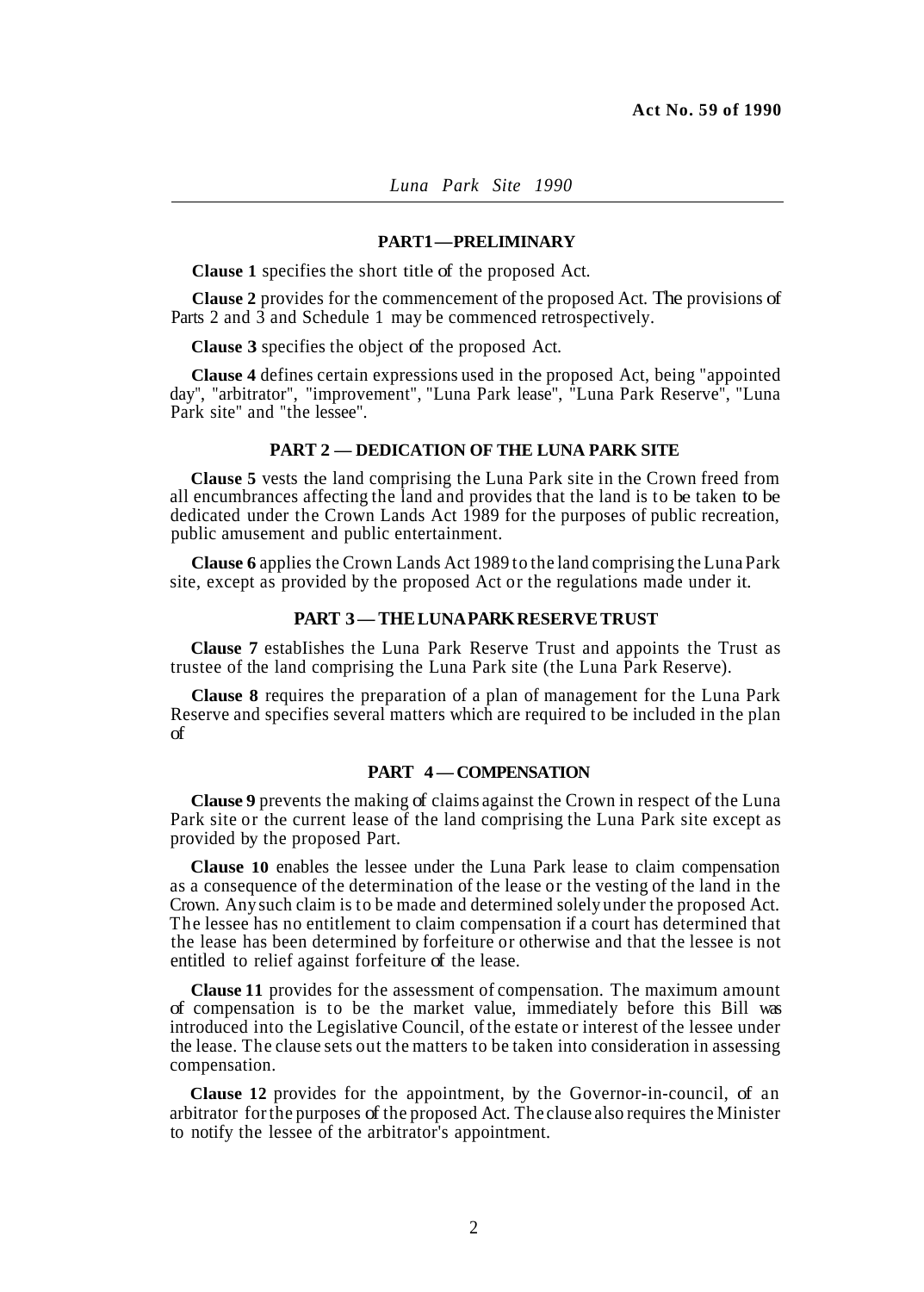**Clause 13** provides for the making of a claim for compensation by the lessee. Any such claim is to be made within  $\overline{3}$  months after notice of appointment of the arbitrator is given to the lessee by the Minister.

**Clause 14** enables the lessee to remove improvements from the Luna Park site with the Minister's approval. The clause requires an application for approval to be made within 3 months after a date notified by the Minister to the lessee and enables the lessee to submit a matter to the arbitrator for determination if an approval is not granted within 1 month after it is applied for.

**Clause 15** requires the lessee to remove improvements from the Luna Park site if directed to do so by the Minister. If an improvement is not removed as directed, it is to be forfeited to the Crown and no compensation is to be payable in respect of its forfeiture.

**Clause 16** provides that the lessee is not to be required to make any payment towards the fees and expenses of the arbitrator, but is otherwise subject to any order for costs made by the arbitrator.

**Clause 17** applies the provisions of the Commercial Arbitration Act 1984, with certain specified exceptions, to any arbitration under the proposed Act.

#### **PART 5 — DEDICATION AND RESERVATION OF THE RAILWAY SITE**

**Clause 18** defines "railway site".

**Clause 19** vests the land comprising the railway site in the Crown freed from all encumbrances affecting the land. It provides that part of the land is to be taken to be dedicated under the Crown Lands Act 1989 for public recreation and the remainder is to be taken to be reserved under that Act for the purpose of assessment of future uses.

**Clause 20** applies the Crown Lands Act 1989 to the land comprising the railway site, except as provided by the proposed Act or the regulations made under it.

**Clause 21** requires the preparation of a plan of management for the land comprising the railway site and specifies matter which is to be included in the plan of management.

**Clause 22** enables the railway site to be amalgamated with the Luna Park Reserve.

**Clause 23** excludes the application of section 93 of the Transport Administration Act 1988 to the railway line situated on the railway site and authorises the State Rail Authority to close the railway line.

#### **PART6 — MISCELLANEOUS**

**Clause 24** authorises the Luna Park Reserve Trust to take vacant possession of the Luna Park Reserve.

**Clause 25** makes it an offence for a person, without lawful authority, to remove structures from the land comprising the Luna Park site. The maximum penalty for the offence is 100 penalty units. Under section 56 of the Interpretation Act 1987, the value of a penalty unit is currently \$100.